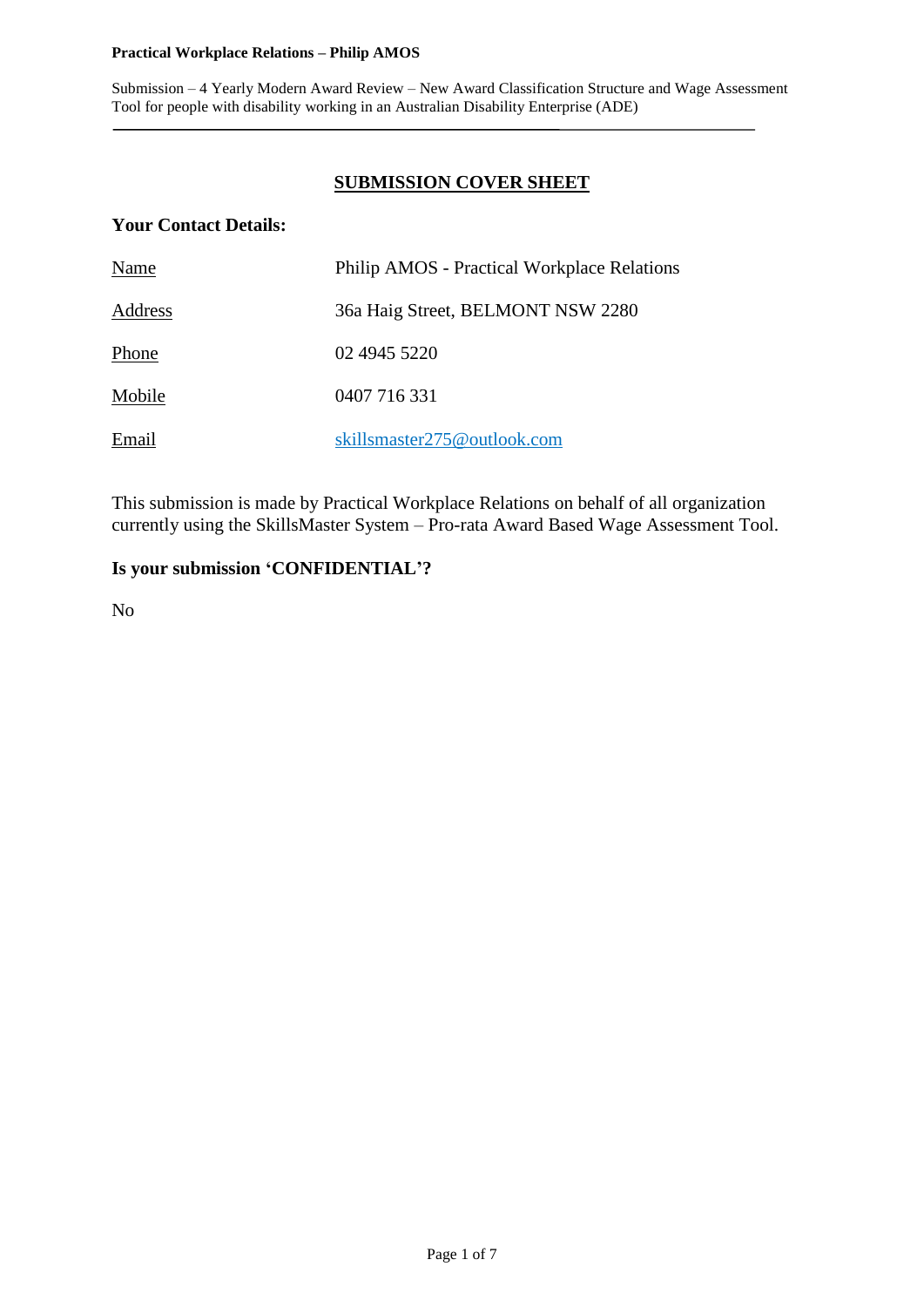### **MATTER NO. AM2014/286 SUPPORTED EMPLOYMENT SERVICES AWARD 2010 – FOUR YEARLY REVIEW OF MODERN AWARD**

### **FURTHER SUBMISSION TO THE FAIR WORK COMMISSION IN RESPONSE TO THE SUBMISSION OF THE DEPARTMENT OF SOCIAL SERVICES ON 22ND OCTOBER 2019**

### **THIS SUBMISSION IS ON BEHALF OF THE USERS OF THE SKILLSMASTER© SYSTEM PRO-RATA AWARD BASED WAGE ASSESSMENT TOOL FOR DETERMINING WAGE OUTCOMES FOR PEOPLE WITH A DISABILITY WORKING IN AN AUSTRALIAN DISABILITY ENTERPRISE (ADE)**

- 1. We agree with paragraph one (1) of the DSS submission of 22 October 2019 in so far as the DSS at its own choice has been an observer during the entire proceedings yet has on occasion had both oral and written communication with the Commission regarding aspects of the proceedings.
- 2. We are disappointed and concerned, the DSS has at the eleventh hour knowing the Commission had indicated it was about to hand down its decision following a number years of deliberation by all parties, decided to advise the Commission of an impending new arrangement for funding of support services for ADE's, which the DSS implied that the funding may in some way have an impact or influence on the decision of the Commission.
- 3. As mentioned in one (1) the DSS had been observers during the entire proceedings and had an opportunity to participate in those proceedings. The DSS would have had knowledge of the new funding arrangements prior to the public announcement on  $10<sup>th</sup>$ October 2019 and could have advised the Commission at a much earlier date of the DSS's imminent position and decision.
- 4. It is our view the submission of the DSS should have no significant influence or bearing on the wage determination process for people with a disability and has only contributed to a further delay in the Commission handing down its long awaited decision.
- 5. We question the DSS's understanding of the Industrial Relations system in Australia insofar as the DSS has indicated that changes to the funding arrangements for support services for people with a disability (which have as yet not been implemented) would in some way have an impact on wage determinations as they apply to the Award and the classification structure and rates of pay contained in the Award.
- 6. We also recognize that DSS funding for people with a disability and ADE's is open to Government policy, which from time to time can be reduced or removed by Governments due to budgetary factors, changes in the policy or indeed changes in Governments.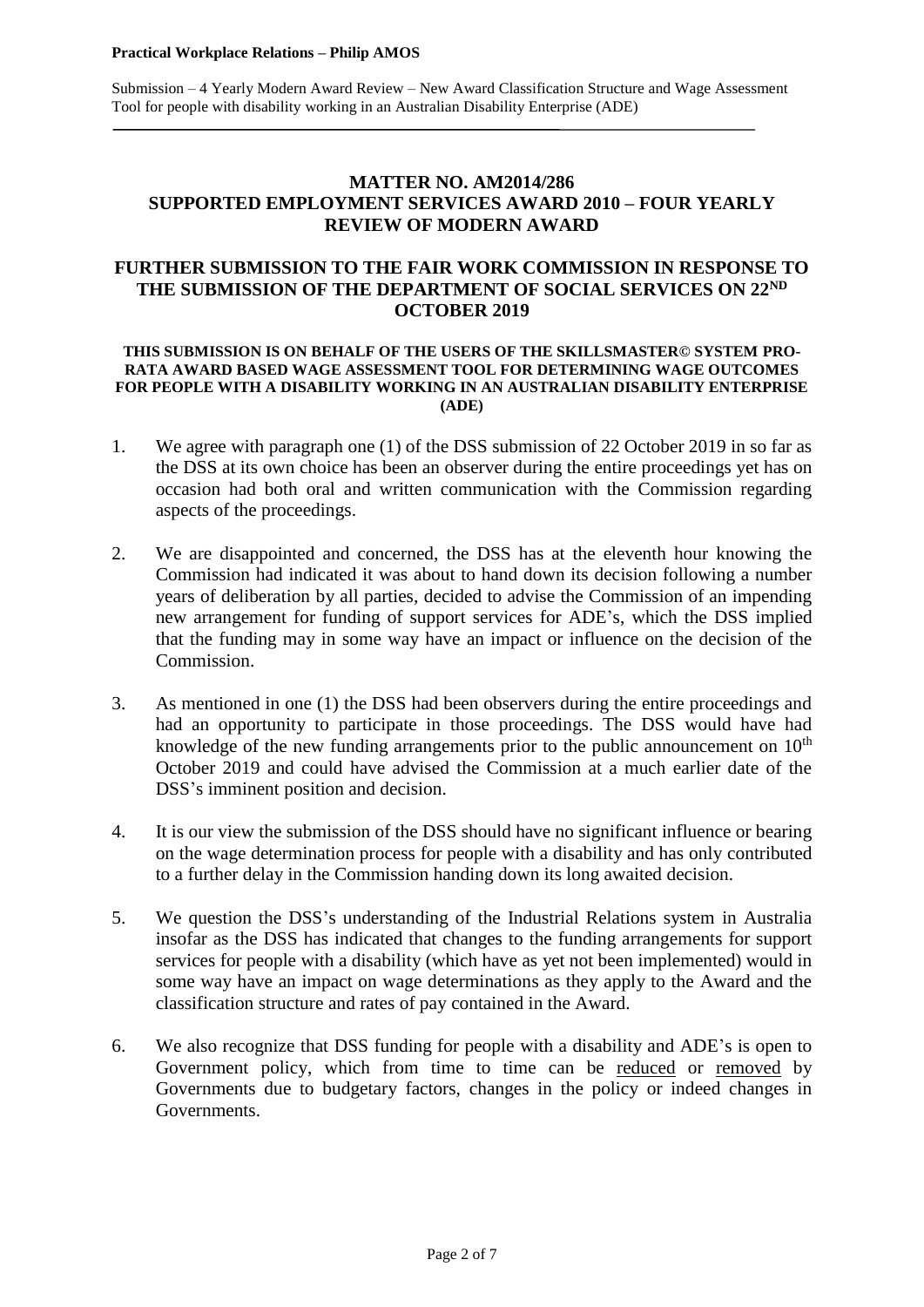- 7. We acknowledge the additional one off five (5) year funding arrangement provided by the Government for ADE's to transition to the new wage assessment tool when the decision of the Commission is published.
- 8. From the information available it is unclear how the additional one off funding is to be applied or implemented within the sector.
- 9. In regard to the implications of changes to the funding model, from the limited information available (Refer: Attachment 1 – Fact Sheet Supported Employment Pricing Framework) it is also unclear if any ADE would be better off under the new arrangements.
- 10. From the modelling undertaken by a client of Practical Workplace Relations based on the limited information available, any increases or decreases in support services funding is dependent on three factors:
	- (i) The ratio of support workers to employees with a disability;
	- (ii) The hours worked on any day by each employee with a disability; and
	- (iii) The number of employees with a disability engaged on any given day.
- 11. As the majority of employees with a disability working in an ADE only work ordinary hours between the spread of hours 6.00am – 6.00pm Monday to Friday the support services funding for Saturdays, Sundays, Public Holidays, Afternoon and Night Shifts will never be available.
- 12. This assumption is confirmed by the DSS at paragraph 47 of the DSS submission where the DSS states the new NDIS pricing structure is only likely to increase support services funding for ADE's There is absolutely no evidence that the new funding model arrangement will increase the funding.
- 13. We also question the DSS's assumption, that by providing increased funding for ADE support services the additional funding would in some way make an ADE more profitable or contribute to increases in wages of an employee with a disability or increase the ability of an ADE to change the capacity of an employee with a disability to undertake a specific task.
- 14. We do agree that providing additional support funding may assist an employee to gain additional skills and/or be more productive.
- 15. If the additional funding does lead to an employee gaining additional skills or productivity through additional training, and further increases in productivity, the employee should be rewarded in accordance with the Award provisions and in particular the Classification structure and the rates of pay attached to each classification level using an appropriate wage assessment tool.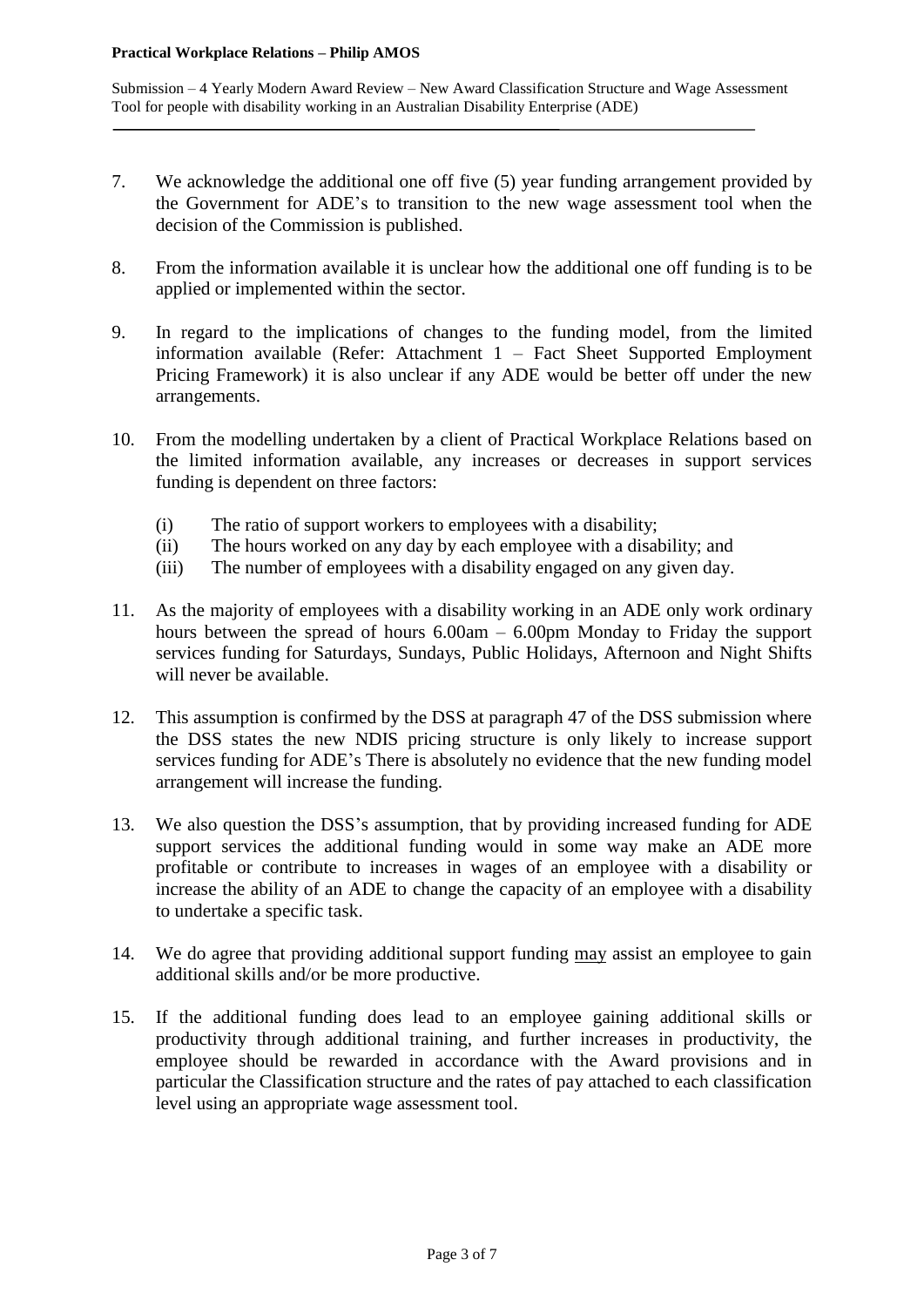- 16. The DSS (NDIS) Support services funding and wages determination for people with a disability are two separate issues and either one should not impact on the outcome of the other.
- 17. As ADE's operate in the same customer market as all other employers it is our view and it is imperative that the Award contain a Pro-rata Award Wage Assessment Tool for people with a disability that compares the skill and performance of an employee with a disability to that of an employee without a disability doing the same or similar work.
- 18. Classifications and the wage levels of the employees doing the work should also be determined with reference to the indicative tasks contained in the classification structure of the Award creating the **whole job** to be undertaken.
- 19. The Pro-rata Award Wage Assessment Tool should assess an employee with a disabilities, competence and ability to undertake each task (or work) of the **whole job** to establish what percentage of the **whole job** the employee with a disability can do.
- 20. As there are a number of other factors that have a direct impact on an employee with a disabilities performance, which have a direct impact on the ability of the employee with a disability to perform a given task at an acceptable level of competence these factors should also be taken into account as they also have a major impact on the profitability of the ADE.
- 21. These issues should be considered in the new Pro-rata Award Wage Assessment Tool.
- 22. The support services provided to the an employee with a disability may contribute to the outcome of the assessment insofar as it may increase the skills level and performance including productivity of the employee which when assessed using the Pro-rata Award Wage Assessment Tool may also increase the wage level of the employee.
- 23. We agree, the DSS does have responsibility for supported employment services as the DSS provides financial assistance for support services of people with a disability in a working environment including the ADE's throughout Australia and the Disability Support Pension. For ADE's the assistance for the past number of years has been provided through case base funding and as the DSS has indicated will be transferred to the NDIA to administer.
- 24. In regard to the Supported Wage System (SWS) the DSS was only one of a number of organisations and State Governments to endorse the inclusion of the than developed 'Model Clause' into a number of Awards (Refer: Dec 1831/94 s Print L5723) before a Full Bench of the Australian Industrial Relations Commission on 10<sup>th</sup> October 1994.
- 25. The 'Model Clause' has been subsequently included in many Awards and more recently Modern Awards made under the *Fair Work Act 2009*.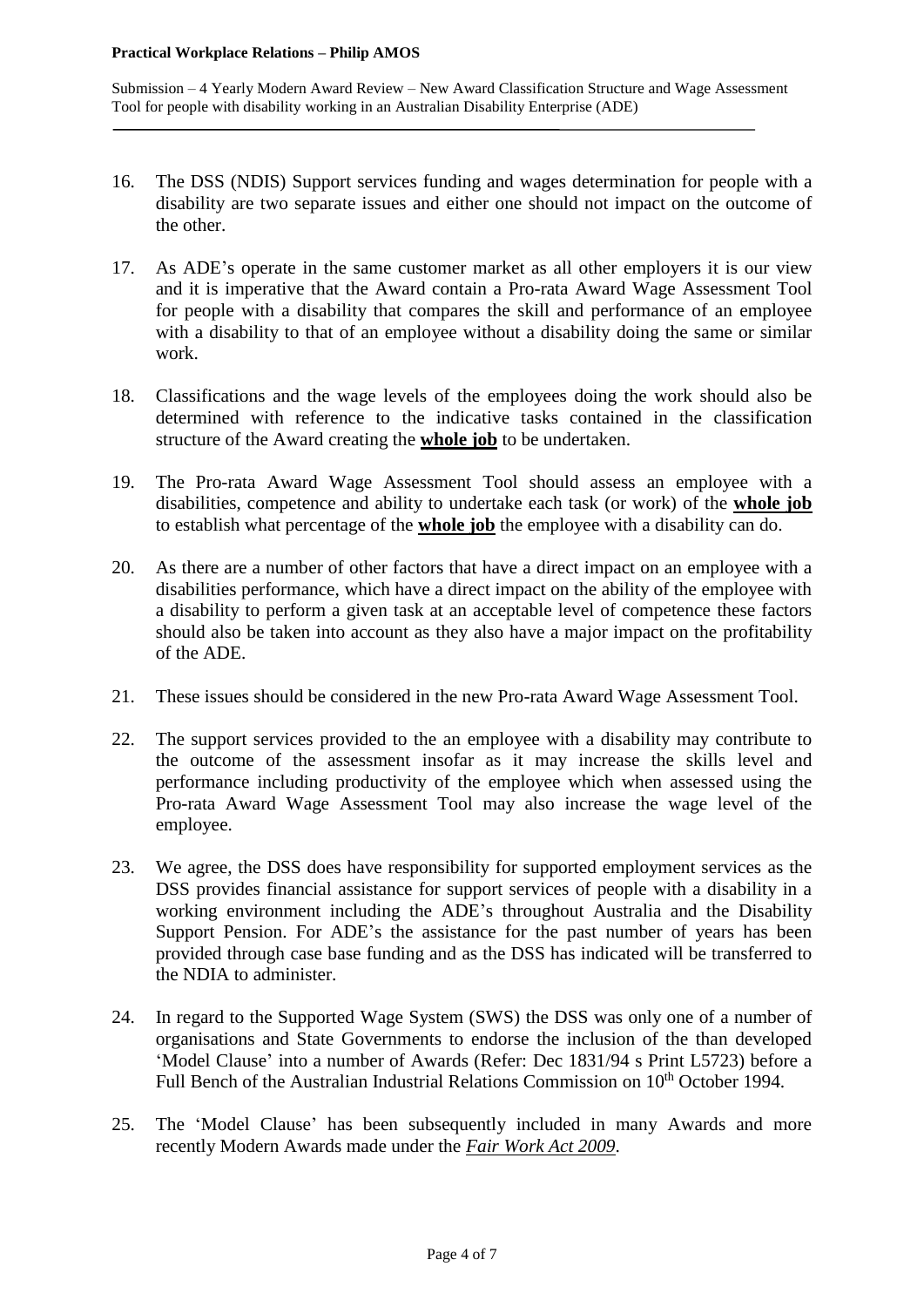26. It should be noted, the decision of the Full Bench, Australian Industrial Relations Commission and contained in the decision attachment 'Model Clause' at Clause 1, Subclause (b) Eligibility Criteria, paragraph three(3) states;

*'The award does not apply to employers in respect of their facility, programme, undertaking service or the like which receives funding under the Disability Services Act 1986 and fulfils the dual role of service provider and 'sheltered workshop' to people with disabilities who are in receipt of or are eligible for a disability support pension, except with respect to an organisation which received recognition under s10 or under s12A of the Act, or if a part only has received recognition that part.'*

- 27. As contained in the decision extract above it was made very clear during the 1994 decision and supported by all parties, that the SWS was not an appropriate wage assessment tool for people with a disability working in what was then known as a Sheltered Workshop and now an ADE.
- 28. It was also recognised within that decision, and has been widely documented in various reports that ADE's have a dual purpose of providing additional support for people with a disability that would not be available in an open employment environment and at the same time providing work for the person with a disability which would otherwise not be available to that person.
- 29. Over the period since the introduction of the Supported Wage System (SWS) or any other wage assessment tool for people with a disability working in an ADE, there have been a number of changes to the support services funding arrangements, yet none have had an impact or have been considered or taken into consideration to establish appropriate wage outcomes for employees with a disability.
- 30. The funding by the DSS has always been to provide support services to the employee with a disability and has never been used to determine the wage outcomes for the employee with a disability.
- 31. The matter of wage outcomes for employees including people with a disability has always been the role of the relative Industrial Commission jurisdictions whether being in a State or Federal jurisdiction.
- 32. Under the Australian Industrial Relations system wages and wage rates for all employees are in accordance with the relative modern award for the industry in which the employee works.
- 33. The rate of pay for each employee is determined by the tasks to be undertaken by the employee as those tasks relate to the classification structure contained in the award and an assessment of the skills and capacity of the employee to perform the tasks at the required level or grade of the structure to a level of competence required by the employer.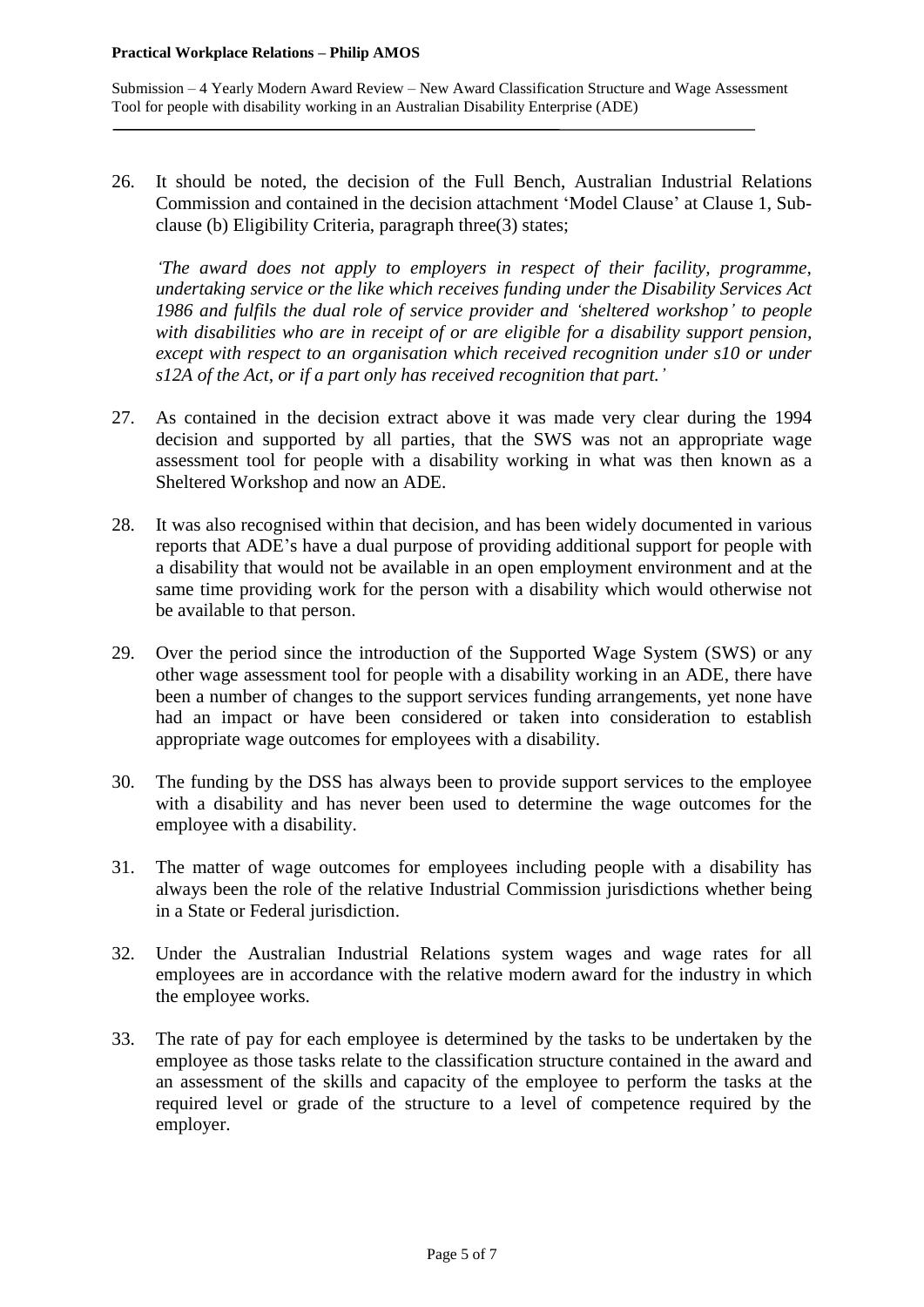### **Practical Workplace Relations – Philip AMOS**

Submission – 4 Yearly Modern Award Review – New Award Classification Structure and Wage Assessment Tool for people with disability working in an Australian Disability Enterprise (ADE)

34. In conclusion we would seek that the Commission hand down its decision and provide details of the Pro-rata Award Wage Assessment Tool determined by the Commission to allow ADE's throughout Australia to transition to the new tool without delay thereby creating industrial certainty within the sector.

Phil Amos Practical Workplace Relations. For the users of the SkillsMaster System

**See Attachment '1'**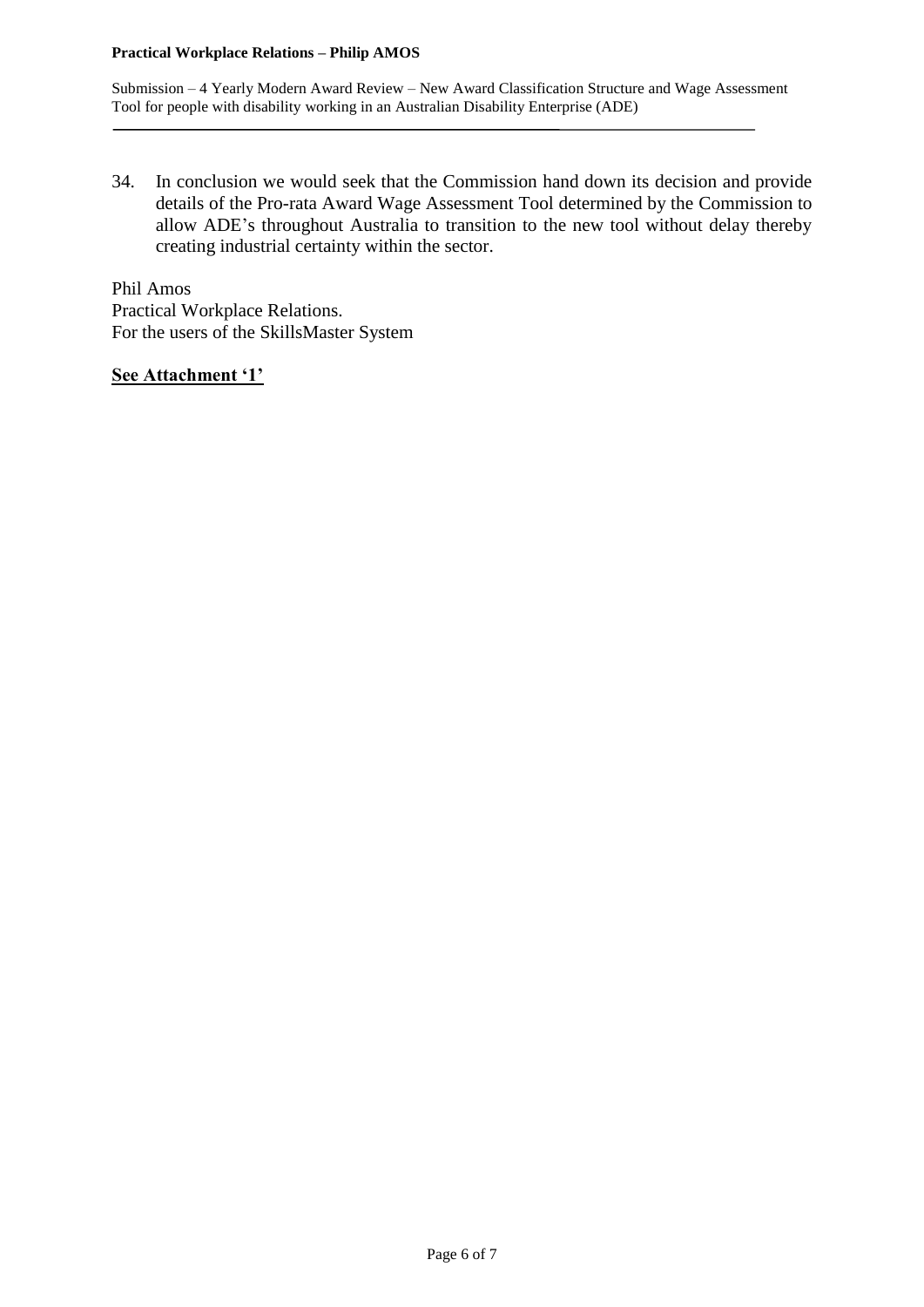### **Practical Workplace Relations – Philip AMOS**

Submission – 4 Yearly Modern Award Review – New Award Classification Structure and Wage Assessment Tool for people with disability working in an Australian Disability Enterprise (ADE)

See Attachment '1'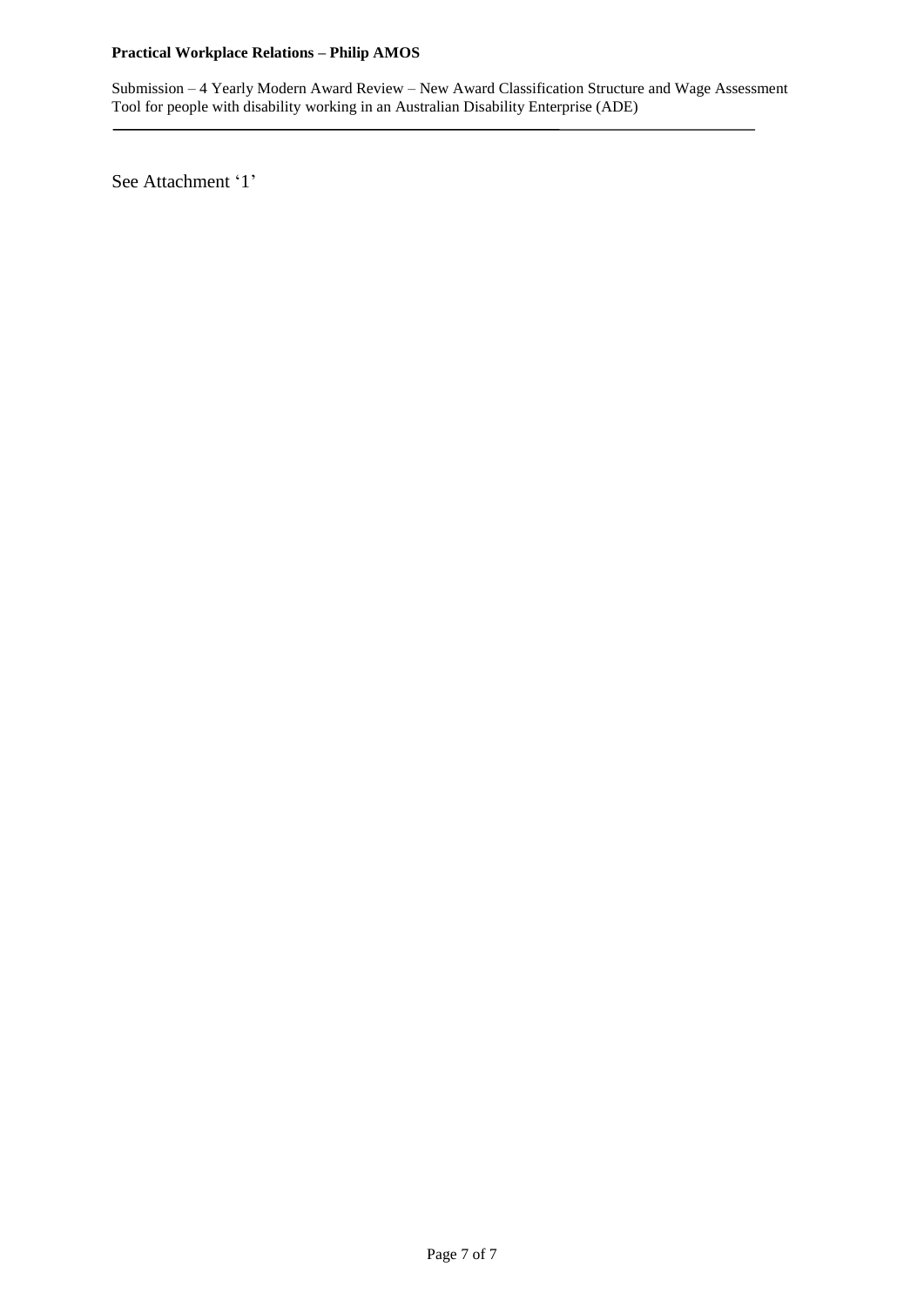$\lambda$ ttachment  $''$ 

# **Supported employment pricing framework**

**A factsheet for Australian Disability Enterprises October 2019**



ndis.gov.au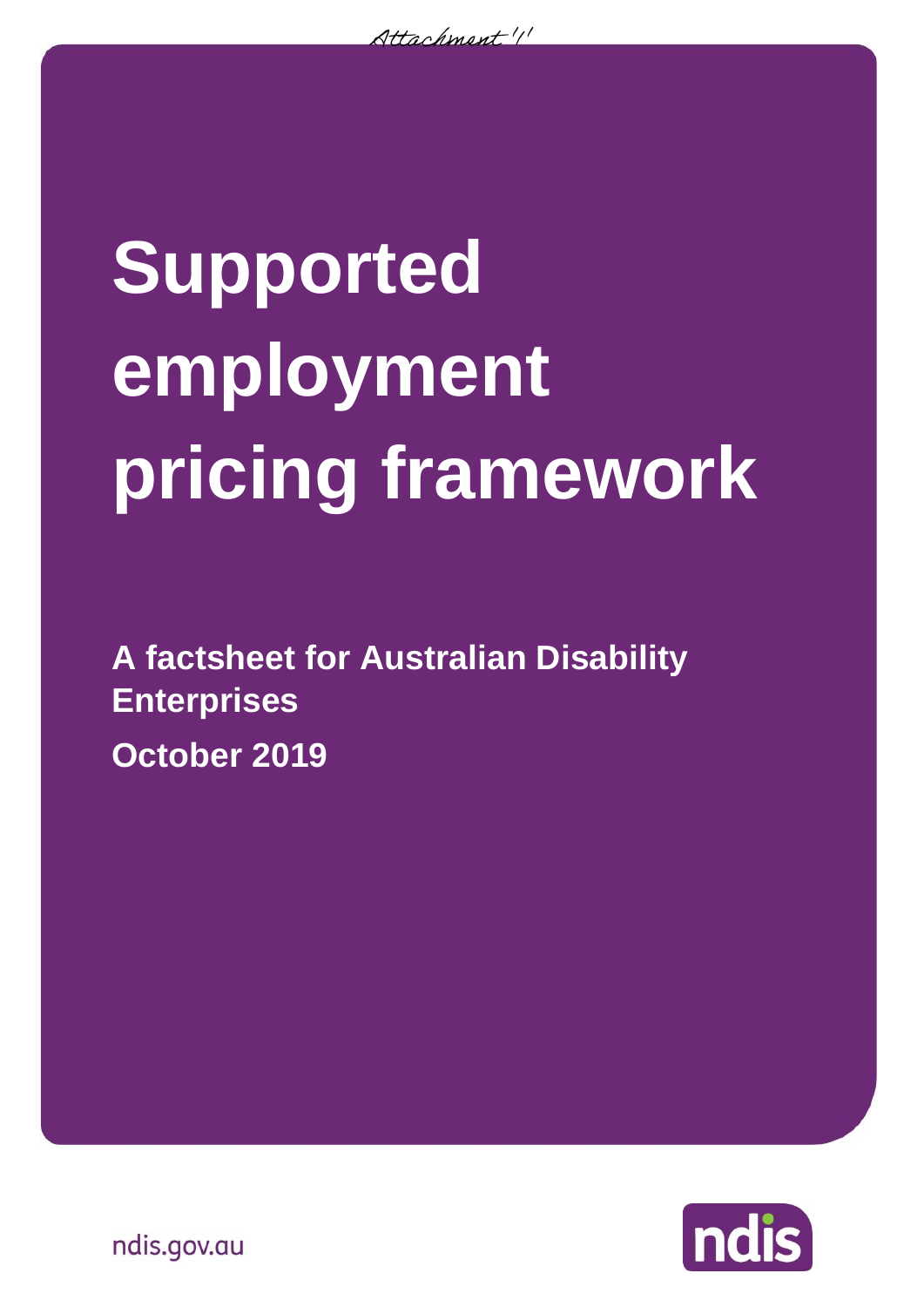# **Introduction**

The NDIS is introducing a new supported employment pricing framework, which will replace case-based funding arrangements that exist between the Department of Social Services (DSS) and Australian Disability Enterprises (ADEs) from early 2020.

The new pricing framework provides new opportunities for participants to exercise choice and control around where they work and how they are supported.

As disability confident employers and experienced providers of on-the-job employment supports, ADEs are uniquely positioned to transform their business models to support participants in alternate employment settings as well as their own place of business.

## **About the new pricing framework**

Under the NDIS and person-centred planning approach, supported employment will no longer be defined by the nature of the workplace, but the intensity and frequency of support needed.

This means that participants will be able to purchase intensive or frequent on-the-job employment supports and use them in any setting including social enterprises, micro-businesses, open employment, self-employment and in an ADE.

The new pricing framework introduces an hours based per participant model that:

- reflects the actual hours of support provided to the participant per week, which may include non-face-to-face work time if appropriate
- will vary depending on the expected level of workplace supports a participant needs
- aligns NDIS funded employment support prices with NDIS funded community participation support prices, noting that supported employment providers will be able to charge for non face-to-face time that directly relates to the support of the participant.

The new pricing framework will expand opportunities for more participants to have the right supports to find and keep a job, driving new opportunities for providers and new models of support.

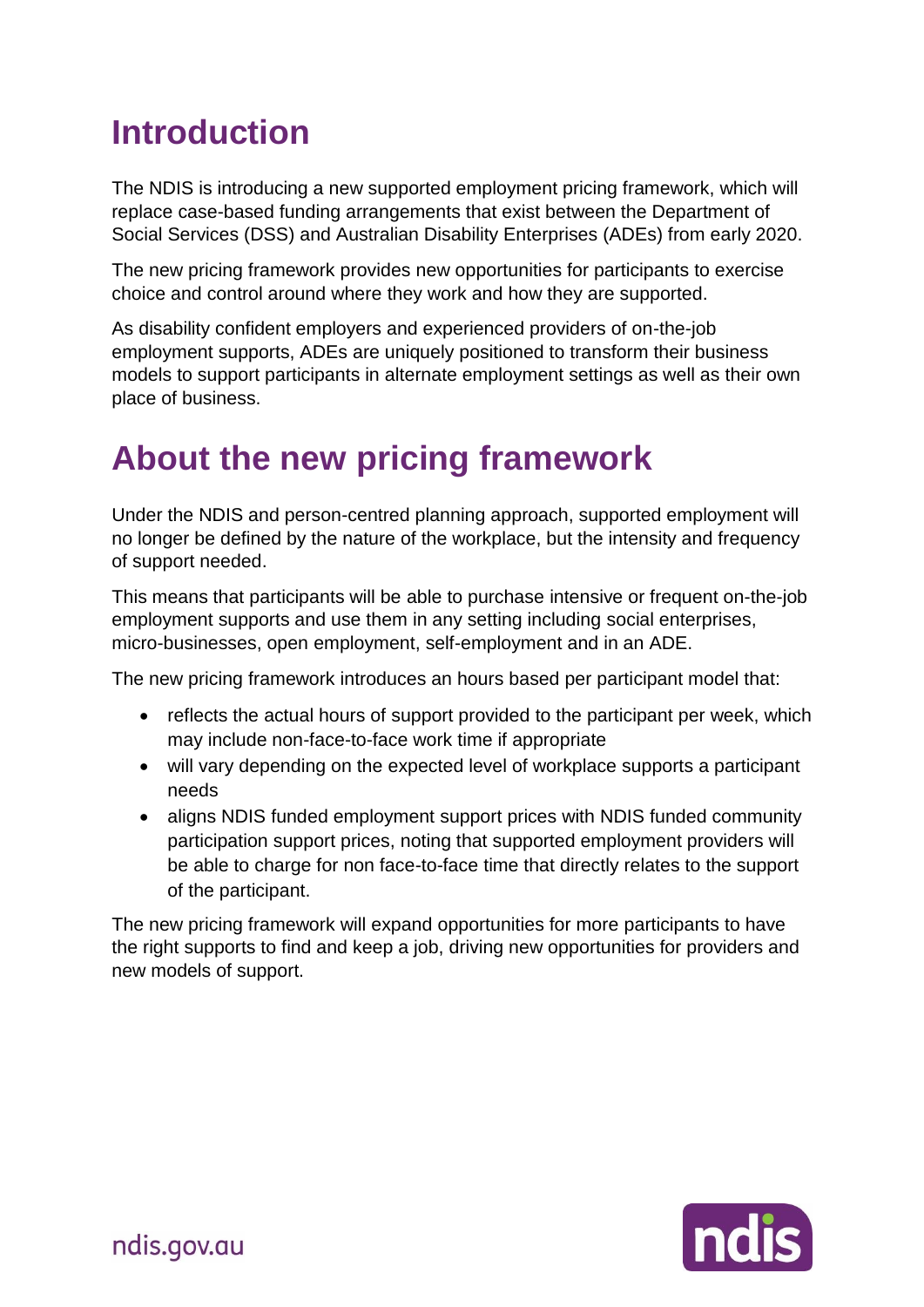| Ratio of<br>support<br>worker to<br>participants | Weekday | Saturday | Sunday  | <b>Public</b><br>Holiday | Afternoon<br><b>Shift</b> | <b>Night</b><br><b>Shift</b> |
|--------------------------------------------------|---------|----------|---------|--------------------------|---------------------------|------------------------------|
| 1:1                                              | \$54.95 | \$74.79  | \$96.62 | \$120.44                 | \$60.41                   | \$61.50                      |
| 1:2                                              | \$28.53 | \$38.45  | \$49.36 | \$61.27                  | \$31.26                   | \$31.80                      |
| 1:3                                              | \$19.72 | \$26.33  | \$33.61 | \$41.55                  | \$21.54                   | \$21.90                      |
| 1:4                                              | \$15.31 | \$20.27  | \$25.73 | \$31.69                  | \$16.68                   | \$16.95                      |
| 1:5                                              | \$12.67 | \$16.64  | \$21.00 | \$25.77                  | \$13.76                   | \$13.98                      |
| 1:6                                              | \$10.91 | \$14.22  | \$17.85 | \$21.82                  | \$11.82                   | \$12.00                      |
| 1:7                                              | \$9.65  | \$12.48  | \$15.60 | \$19.01                  | \$10.43                   | \$10.59                      |

**Figure 1. New prices for supported employment providers** 

*NB. These prices are subject to change as part of the NDIS annual price review.* 

## **Transitioning to the new pricing framework**

There are more than 20,000 people working at approximately 168 ADEs across Australia, with the majority of these being NDIS participants.

In order to support ADEs and NDIS participants who are employed by an ADE to prepare for these changes, we are releasing the unit prices well in advance of transition.

The new pricing framework for supported employment will not be implemented in NDIS price guides or plans until early 2020.

Detailed information and resources will be made available to impacted participants and providers shortly to facilitate a smooth transition.

There will also be a series of information sessions and webinars delivered across Australia in November and December.

## **Contact**

Please direct any questions you might have to the Participant Employment Taskforce at [participant.employment@ndis.gov.au.](mailto:participant.employment@ndis.gov.au)